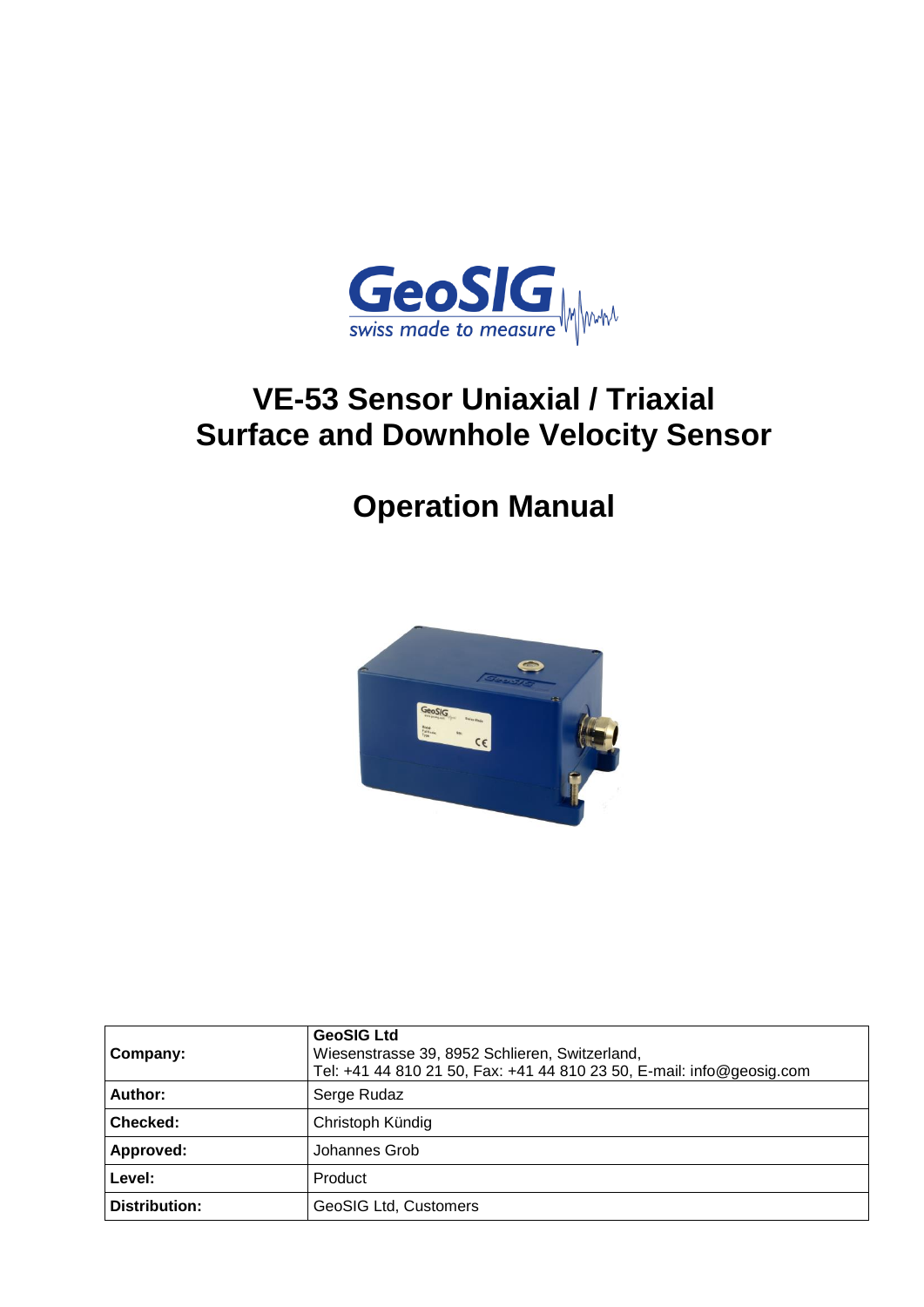# **DOCUMENT REVISION**

| v              | Date       | <b>Description</b>                                    | Prepared   | <b>Checked</b> | Released   |
|----------------|------------|-------------------------------------------------------|------------|----------------|------------|
| $\Omega$       | 15.04.1996 | Created                                               |            |                |            |
| 1              | 15.06.1998 | Updated                                               |            |                |            |
| 2              | 11.04.2000 | Format update after merge                             |            |                |            |
| 3              |            | Updated for the new housing and design<br>improvement |            |                |            |
| 4              | 28.11.2005 | Added cable color code table                          |            |                |            |
| 5              |            | Orientation axis                                      |            |                |            |
| 6              | 12.06.2014 | New logo and updated address                          |            |                |            |
| $\overline{7}$ |            | Mounting section updated                              |            |                |            |
| 8              |            | Housing photos updated                                |            |                |            |
| 9              |            | Cable length information updated                      |            |                |            |
| 10             | 24.02.2022 | Update housing dimensions                             | <b>KEC</b> | <b>ALB</b>     | <b>KEC</b> |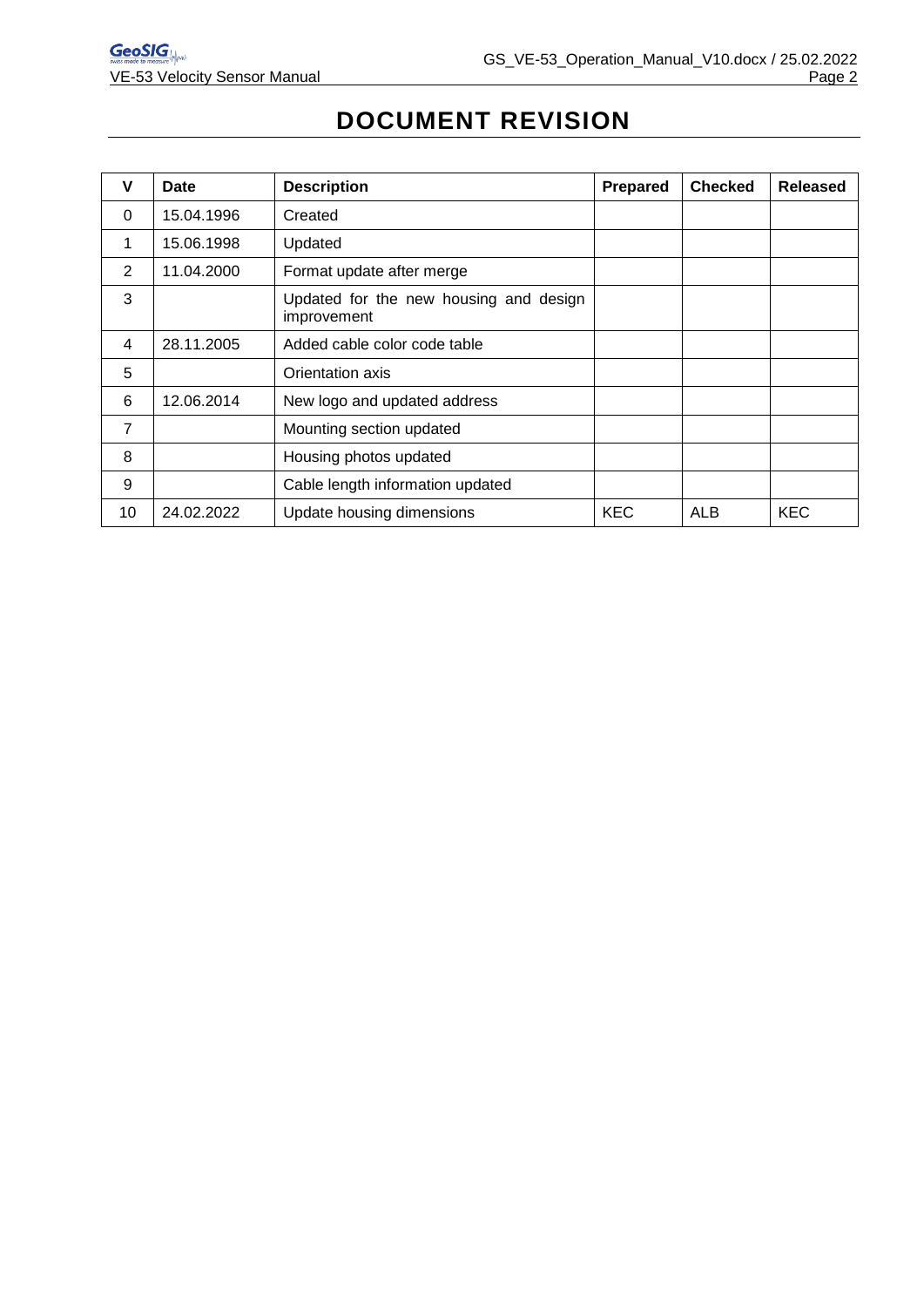# **TABLE OF CONTENTS**

| 2.1. |  |  |
|------|--|--|

#### <span id="page-2-0"></span>**WARNING**

The sensor housing provides no protection against explosive atmosphere. It must not be directly operated in area where explosive gases are present.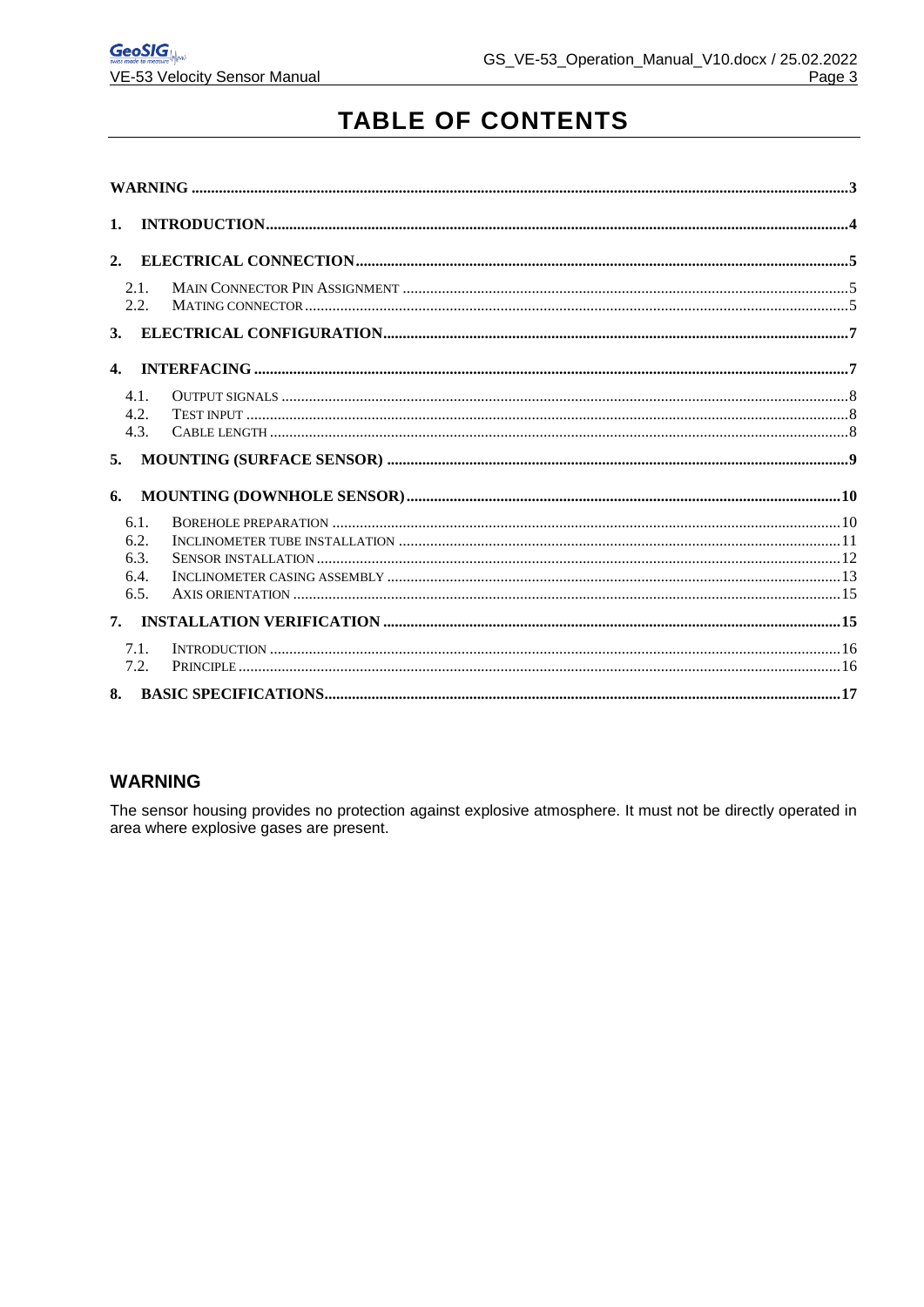#### <span id="page-3-0"></span>**1. Introduction**

This document describes the principle of operation and installation instructions of the VE-53 sensor family. The VE-53 is a high dynamic short period seismometer.

The VE-53 exists in 2 basic versions:

- **VE-53**, short period seismometer (2 x 400 V/m/s, or 2 x 500 V/m/s, 1 to 50 Hz bandwidth, high dynamic range), standard version.
- **VE-53-DH**, down-hole version (optional).

This document applies to both the VE-53 short period seismometer surface sensor and the down-hole version.



**Figure 1, VE-5X surface sensor**



**Figure 2, VE-5X-DH downhole sensor**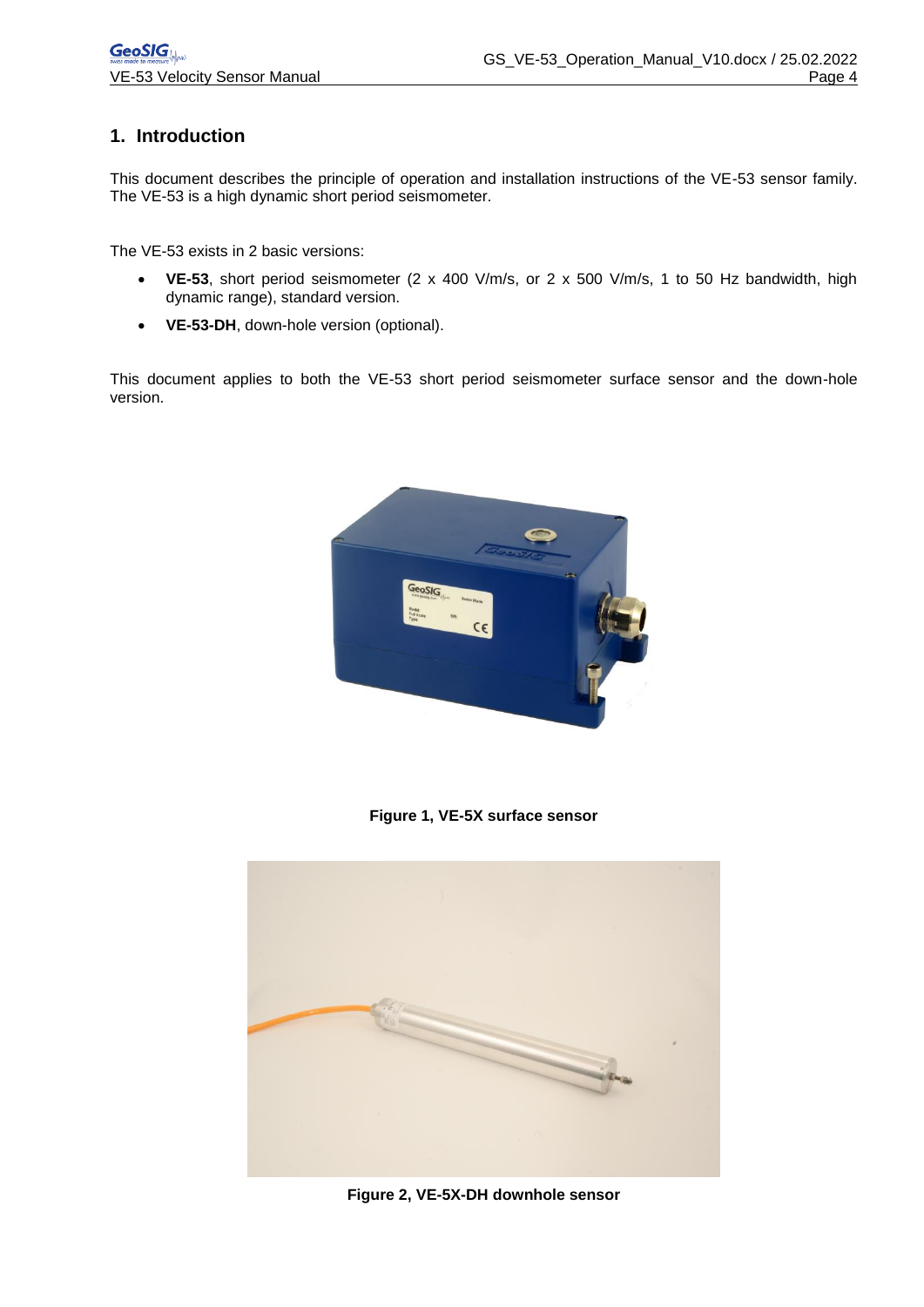# **INSTALLATION**

## <span id="page-4-0"></span>**2. Electrical Connection**

#### <span id="page-4-1"></span>**2.1. Main Connector Pin Assignment**

All the AC-2X accelerometers use the same 12 pins male metallic style connector as the AC-33 and AC-63. The connector pins standard assignments are as follows:

| Pin            | <b>SIGNAL</b>       | <b>Comment</b>                                                            |
|----------------|---------------------|---------------------------------------------------------------------------|
| 1              | OUTPUT X (+)        | $0 \vee \pm 5 \vee$ voltage output, 47 $\Omega$ output impedance          |
| $\overline{2}$ | OUTPUT X (-)        | $0 \vee \pm 5$ V voltage output inverted, 47 $\Omega$ output impedance    |
| 3              | OUTPUT Y (+)        | 0 V $\pm$ 5 V voltage output, 47 $\Omega$ output impedance                |
| $\overline{4}$ | <b>OUTPUT Y (-)</b> | $0 \vee \pm 5 \vee$ voltage output inverted, 47 $\Omega$ output impedance |
| 5              | OUTPUT Z (+)        | 0 V $\pm$ 5 V voltage output, 47 $\Omega$ output impedance                |
| 6              | OUTPUT Z (-)        | $0 \vee \pm 5 \vee$ voltage output inverted, 47 $\Omega$ output impedance |
| $\overline{7}$ | <b>TEST INPUT</b>   | Test input, output will result in a sensor step response                  |
| 8              | <b>GROUND</b>       | Ground, not connected to mechanical ground                                |
| 9              | +12 VDC power       | Power input, $+10$ to $+15$ VDC range, 50 mA $@ +12$ VDC                  |
| 10             | <b>GROUND</b>       | Ground, not connected to mechanical ground                                |
| 11             | <b>AUX</b>          | Auxiliary input (reserved)                                                |
| 12             | <b>GROUND</b>       | Ground, not connected to mechanical ground                                |

Table 1 VE-5X Connector Pin Assignment

#### <span id="page-4-2"></span>**2.2. Mating connector**

| GeoSIG           | I P/N #J_CIR.012.002.F  |
|------------------|-------------------------|
| <b>CONINVERS</b> | P/N RC 12 S 1 N 12L 300 |
| Binder Serie 623 | P/N 99 4622 00 12       |



#### **Figure 3, Mating connector**

Cable gland nut has to be determined as per cable external diameter and must be separately ordered. It has also to provide the cable shield connection to connector case.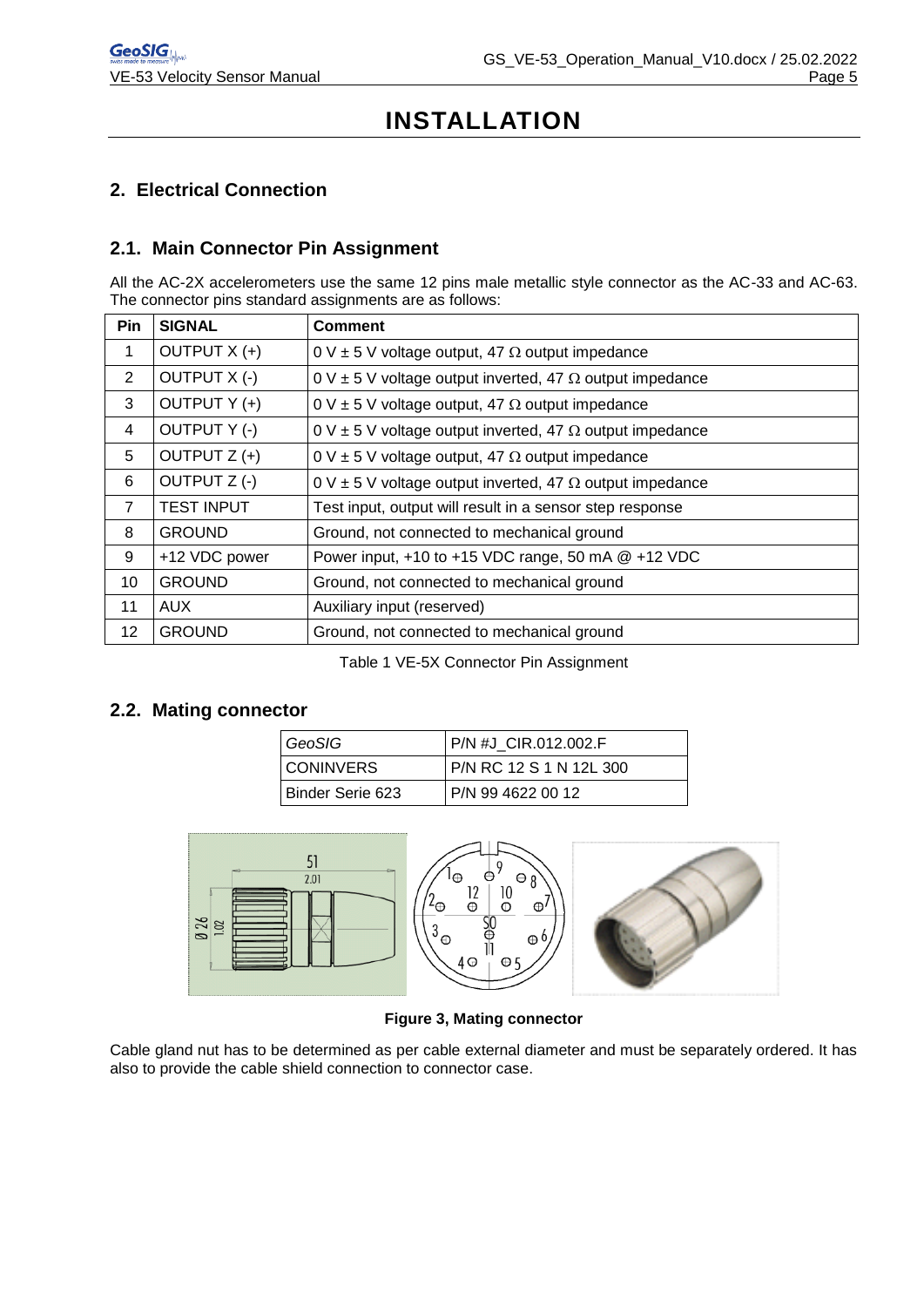| 12 Pin | <b>Name</b> | <b>12 Lead Cable Colour</b> | <b>Description</b>       |
|--------|-------------|-----------------------------|--------------------------|
|        | Sens_X_HI   | white                       | X-Signal high            |
| 2      | Sens X LO   | <b>brown</b>                | X-Signal low             |
| 3      | Sens Y HI   | green                       | Y-Signal high            |
| 4      | Sens_Y_LO   | yellow                      | Y-Signal high            |
| 5      | Sens Z HI   | grey                        | Z-Signal high            |
| 6      | Sens_Z_LO   | pink                        | Z-Signal low             |
|        | S Test      | blue                        | Sensor Test Signal       |
| 8      | AGND        | red                         | Analog Ground            |
| 9      | V EXT       | black                       | External Voltage (12VDC) |
| 10     | AGND        | violet                      | Analog Ground            |
| 11     | S MODE      | grey-pink                   | Sensor Mode Signal       |
| 12     | AGND        | red-blue                    | Analog Ground            |

#### **Table 2. VE Internal PCB Pin Assignment**

#### **Table 3. VE Sensor Housing Pin Assignment**

| 12 Pin | <b>Name</b> | <b>12 Lead Cable Colour</b> | <b>Description</b>       |
|--------|-------------|-----------------------------|--------------------------|
|        | Sens_X_HI   | white                       | X-Signal high            |
| 2      | Sens X LO   | brown                       | X-Signal low             |
| 3      | Sens Y HI   | green                       | Y-Signal high            |
| 4      | Sens_Y_LO   | <b>yellow</b>               | Y-Signal high            |
| 5      | Sens Z HI   | grey                        | Z-Signal high            |
| 6      | Sens Z LO   | pink                        | Z-Signal low             |
|        | S Test      | blue                        | Sensor Test Signal       |
| 8      | <b>AGND</b> | red                         | Analog Ground            |
| 9      | V EXT       | black                       | External Voltage (12VDC) |
| 10     | <b>AGND</b> | violet                      | Analog Ground            |
| 11     | S MODE      | grey-pink                   | Sensor Mode Signal       |
| 12     | <b>AGND</b> | red-blue                    | Analog Ground            |

### **Table 4. VE Sensor Cable Pin Assignment**

| 12 Pin | <b>Name</b> | <b>12 Lead Cable Colour</b> | <b>Description</b>       |
|--------|-------------|-----------------------------|--------------------------|
|        | Sens_X_HI   | white                       | X-Signal high            |
| 2      | Sens_X_LO   | brown                       | X-Signal low             |
| 3      | Sens Y HI   | green                       | Y-Signal high            |
| 4      | Sens_Y_LO   | <b>yellow</b>               | Y-Signal high            |
| 5      | Sens_Z_HI   | grey                        | Z-Signal high            |
| 6      | Sens Z LO   | pink                        | Z-Signal low             |
|        | S Test      | <b>blue</b>                 | Sensor Test Signal       |
| 8      | <b>AGND</b> | red                         | Analog Ground            |
| 9      | V EXT       | black                       | External Voltage (12VDC) |
| 10     | <b>AGND</b> | violet                      | Analog Ground            |
| 11     | S MODE      | grey-pink                   | Sensor Mode Signal       |
| 12     | <b>AGND</b> | red-blue                    | Analog Ground            |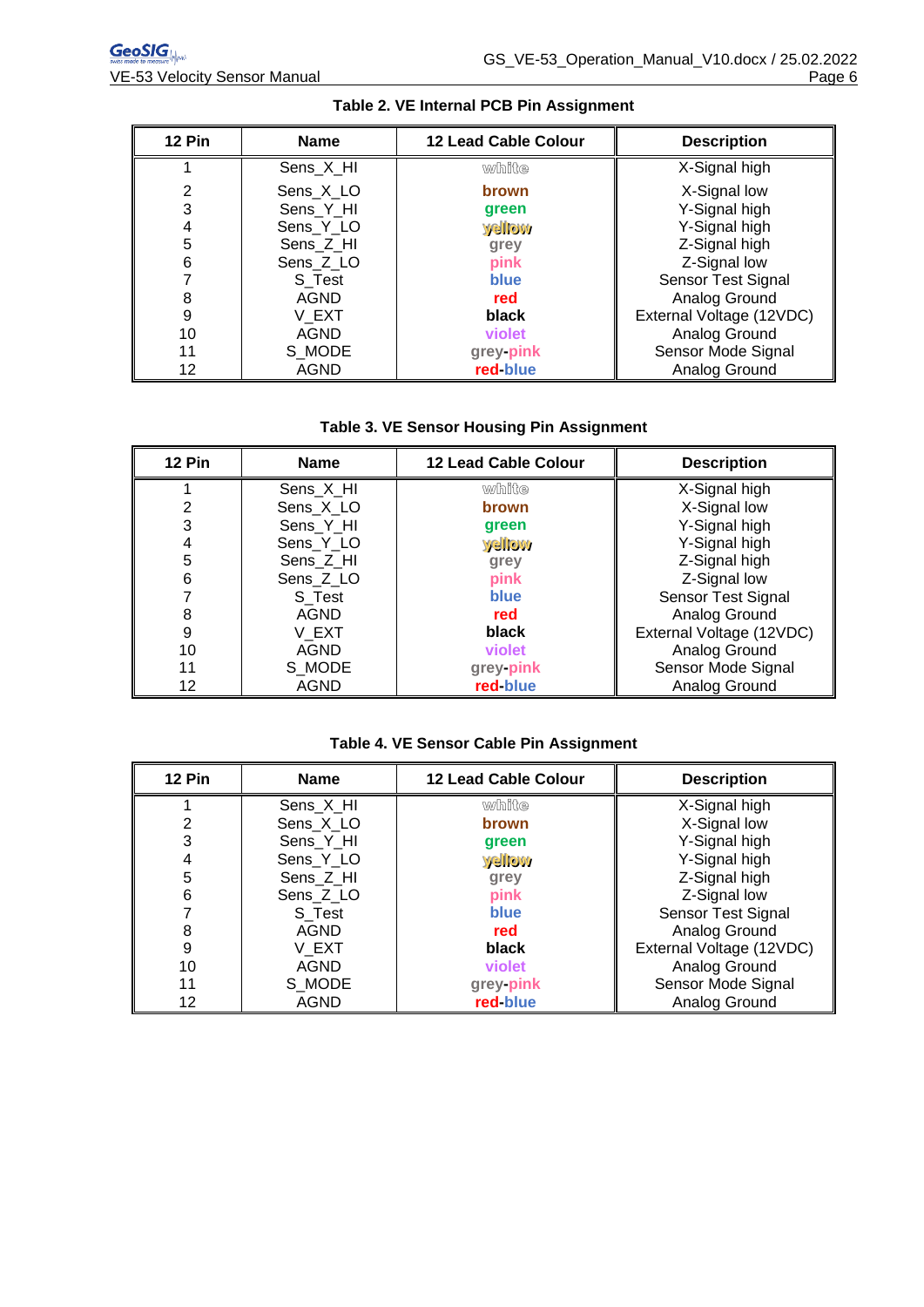## <span id="page-6-0"></span>**3. Electrical configuration**

The seismometer is adjusted at factory for a sensitivity of 2 x 400 V/m/s (optionally 2 x 500 V/m/s). There is no configuration required on site and no damping to be set.

#### <span id="page-6-1"></span>**4. Interfacing**

The sensor must be connected to a recorder with differential inputs to achieve high dynamic. Single ended connection can be used only for testing.

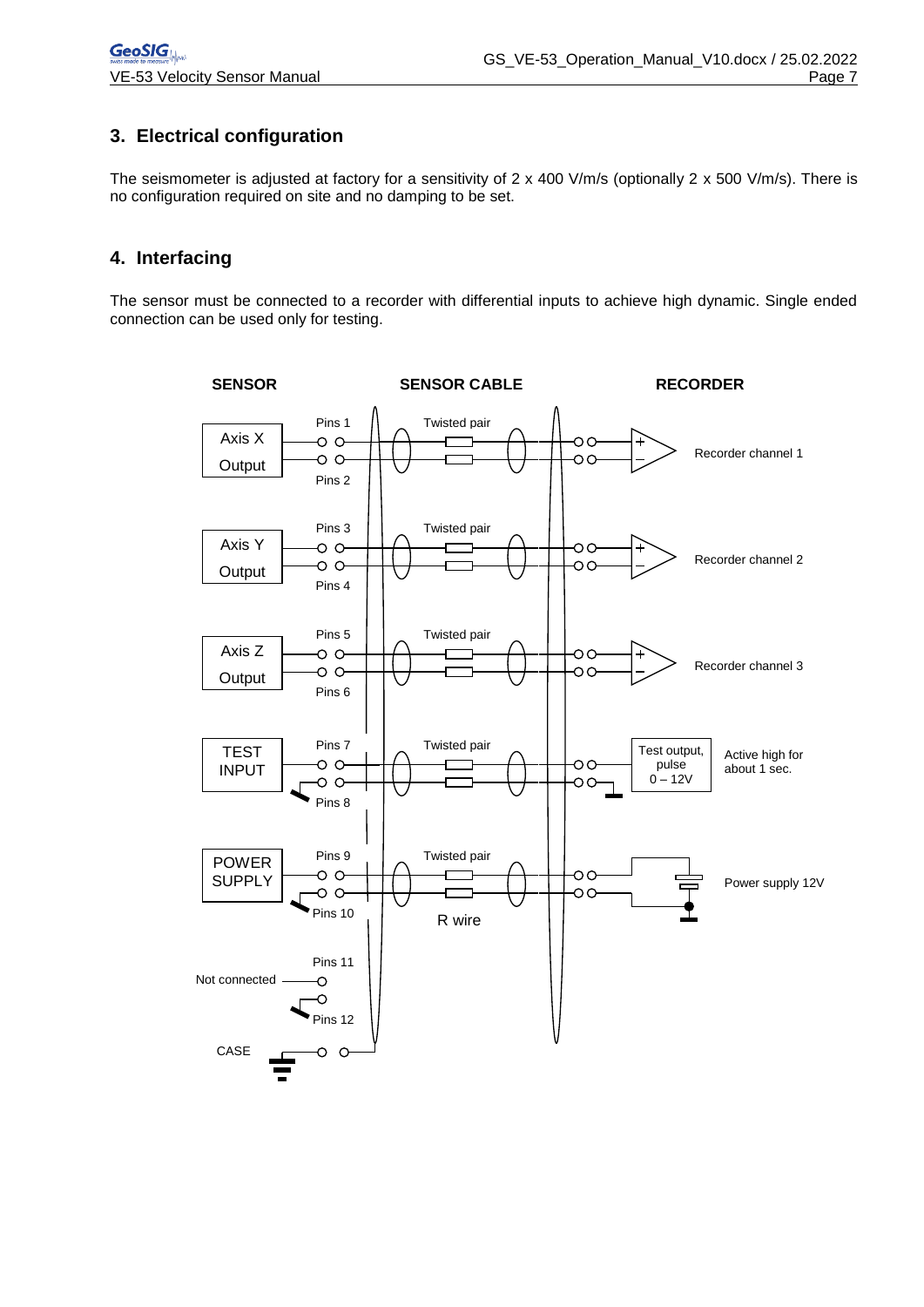# <span id="page-7-0"></span>**4.1. Output signals**

The output signals are differential. One pin (+) provide a 400 V/m/s (500 V/m/s) output signal and the pin (-) provide also a 400 V/m/s (500 V/m/s) signal, but with inverted signal. When measuring the difference between the 2 pins provide a differential signal of  $2 \times 400 = 800$  V/m/s  $(2 \times 500 = 1000$  V/m/s):

| <b>Velocity</b> | Pin $(+)$ voltage | Pin (-) voltage   | <b>Differential signal</b> |
|-----------------|-------------------|-------------------|----------------------------|
| [m/s]           | [V to ground]     | [V to ground]     | [V]                        |
| 0               | 0.00              | 0.00              | 0.00                       |
| $+0.0125$       | $+5.00$           | $-5.00$           | $+10.0$                    |
| $-0.0125$       | $-5.00$           | $+5.00$           | $-10.0$                    |
| $+1$ um/s       | +400 uV (+500 uV) | -400 uV (-500 uV) | +800 uV (+1000 uV)         |
| $-1$ um/s       | -400 uV (-500 uV) | +400 uV (+500 uV) | -800 uV (-1000 uV)         |

Note:

 $\bullet$  Pin (+) apply to pins 1, 3 and 5, pin (-) apply to pins 2, 4 and 6.

### <span id="page-7-1"></span>**4.2. Test input**

The next figure shows the response of the sensor to a 1 second test pulse. The test pulse should be at least greater than 8 volts to activate the test circuit.



Figure 4, sensor test pulse

#### <span id="page-7-2"></span>**4.3. Cable length**

One of the most limiting parameters of the cable length is the voltage drop in the power supply lines.

| <b>Wire size</b> | Max. current in wire at Maximum total supply Maximum one wire Maximum cable<br>$11.5 V$ supply | drop $@$ 40 $°C$ | resistance @ 20°C  length |         |
|------------------|------------------------------------------------------------------------------------------------|------------------|---------------------------|---------|
| $\mathsf{lmm2}$  | lmA                                                                                            | Volts            | lohms                     | Imeters |
| 0.25 one pair    | 150                                                                                            |                  | 13.9                      | 100     |
| 0.25 two pairs   | 150                                                                                            | 1.5              | 13.9                      | 175     |
| 0.75 one pair    | 150                                                                                            | 1.5              | 13.9                      | 400     |

In case the sensor is supplied from the recorder with a voltage different from 11.5 V, the maximum length must be re-evaluated: Max\_length = New\_section/0.25 mm2 \* 200 meters \* (New\_supply-10) / 1.5.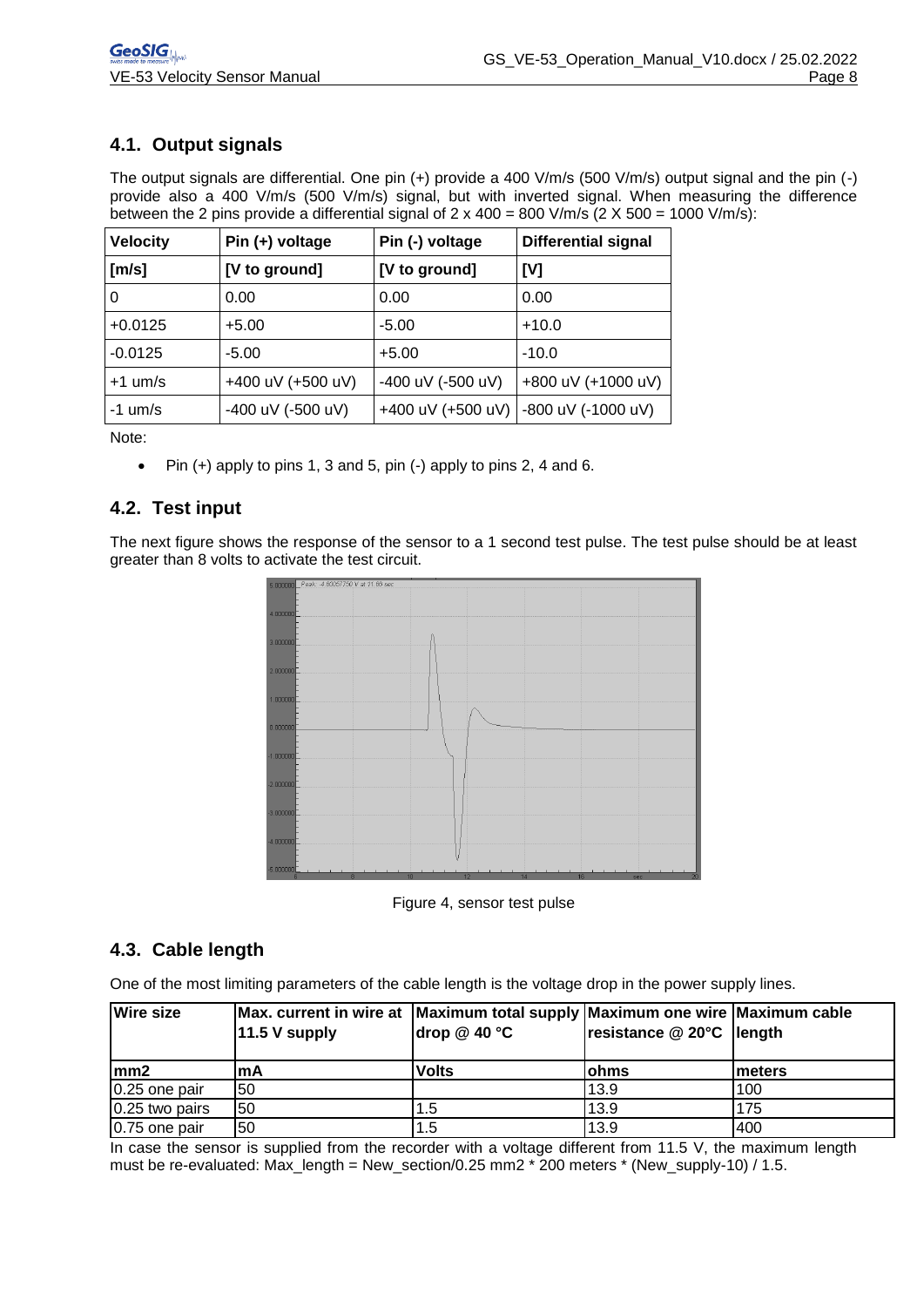# <span id="page-8-0"></span>**5. Mounting (surface sensor)**



**Figure 5, VE-5X housing**

Small size and single bolt attachment allow the AC-2X to be easily installed saving installation time. Levelling is accomplished via three-point levelling screws.



**Figure 6, Sensor housing dimensions**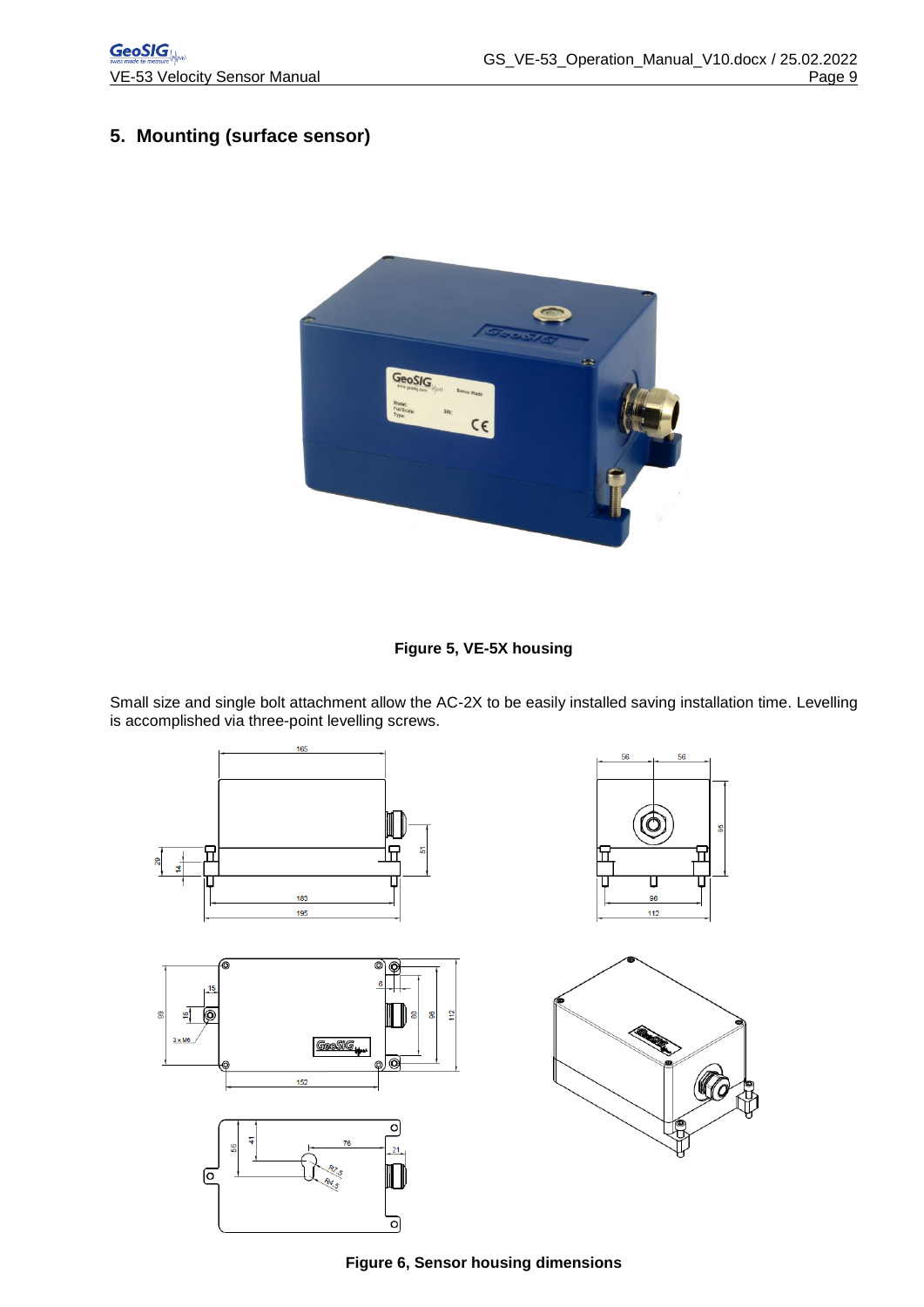The sensor must be firmly mounted to a surface and levelled, as the application requires. Check to be sure that the sensor is aligned to produce the desired output signals. Displacement in the direction indicated on the case will produce a positive output signal. The orientation definitions as shipped are: **X=East**, **Y=North**  and **Z=Vertical (Up)**.

The sensor has single-bolt, 3-feet-levelling mechanism.

The surface should have a scribed north/south orientation line accurately surveyed from reliable markers. The X-axis of the sensor has to be pointed to East or to any other main direction of the structure to monitor.

One M8 expanding nut rock anchor must be used for the sensor fixation.

**Do not overtighten the three-point levelling mechanism. This may damage the sensor.** 

#### <span id="page-9-0"></span>**6. Mounting (downhole sensor)**

The sensor must be installed in a 3-inch inclinometer tube. At least a 100 mm borehole must be drilled. Depending on the soil condition, it could be required to drill a higher dimension hole and to implement a 120 mm PVC casing to insure a free path when the inclinometer tube is inserted in the borehole.

#### <span id="page-9-1"></span>**6.1. Borehole preparation**

Note: Do not scale the drawing.



Do not allow concrete mix from casing sealing to enter the casing.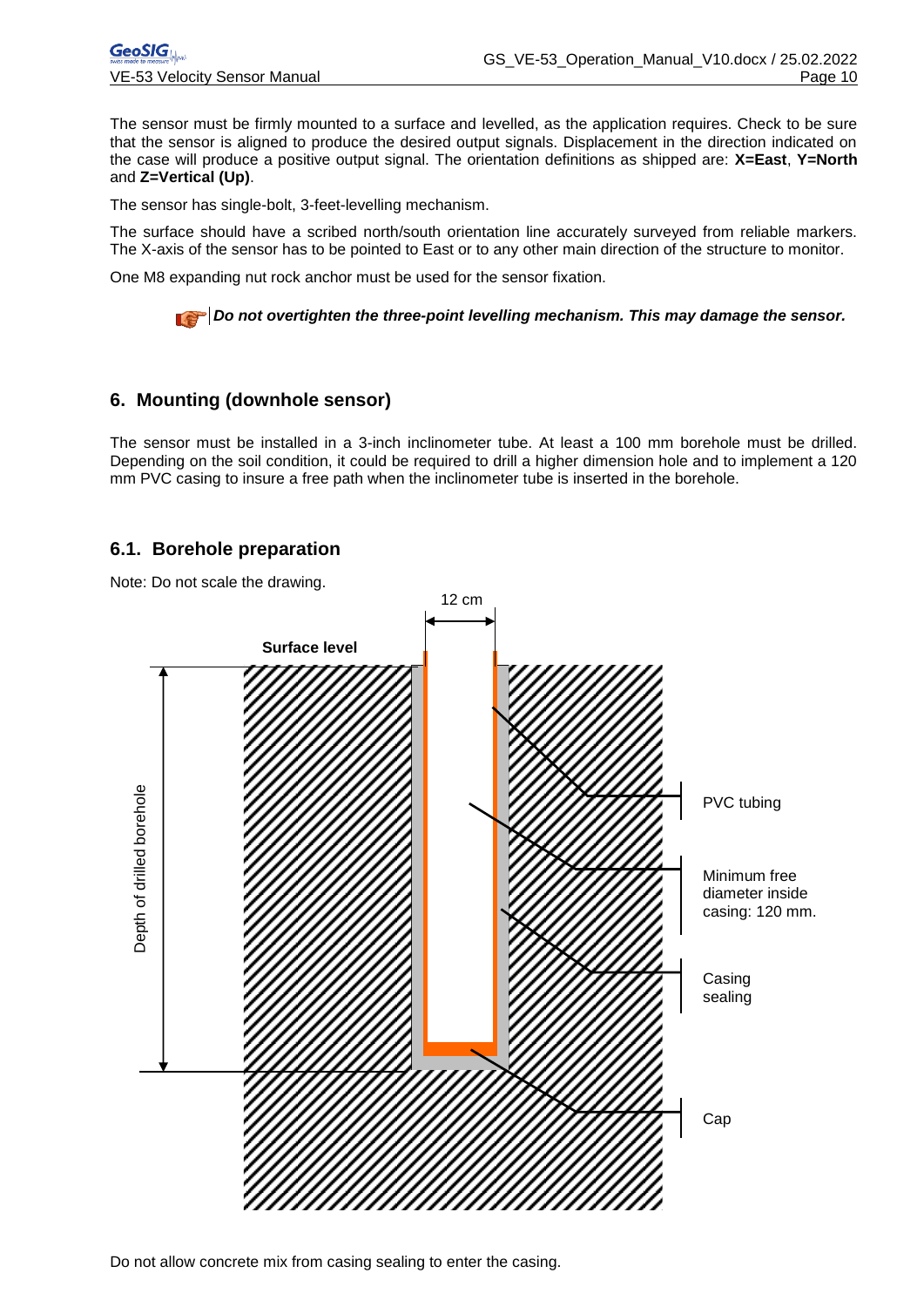### <span id="page-10-0"></span>**6.2. Inclinometer tube installation**

Note: Do not scale the drawing. The number of section is only an example.

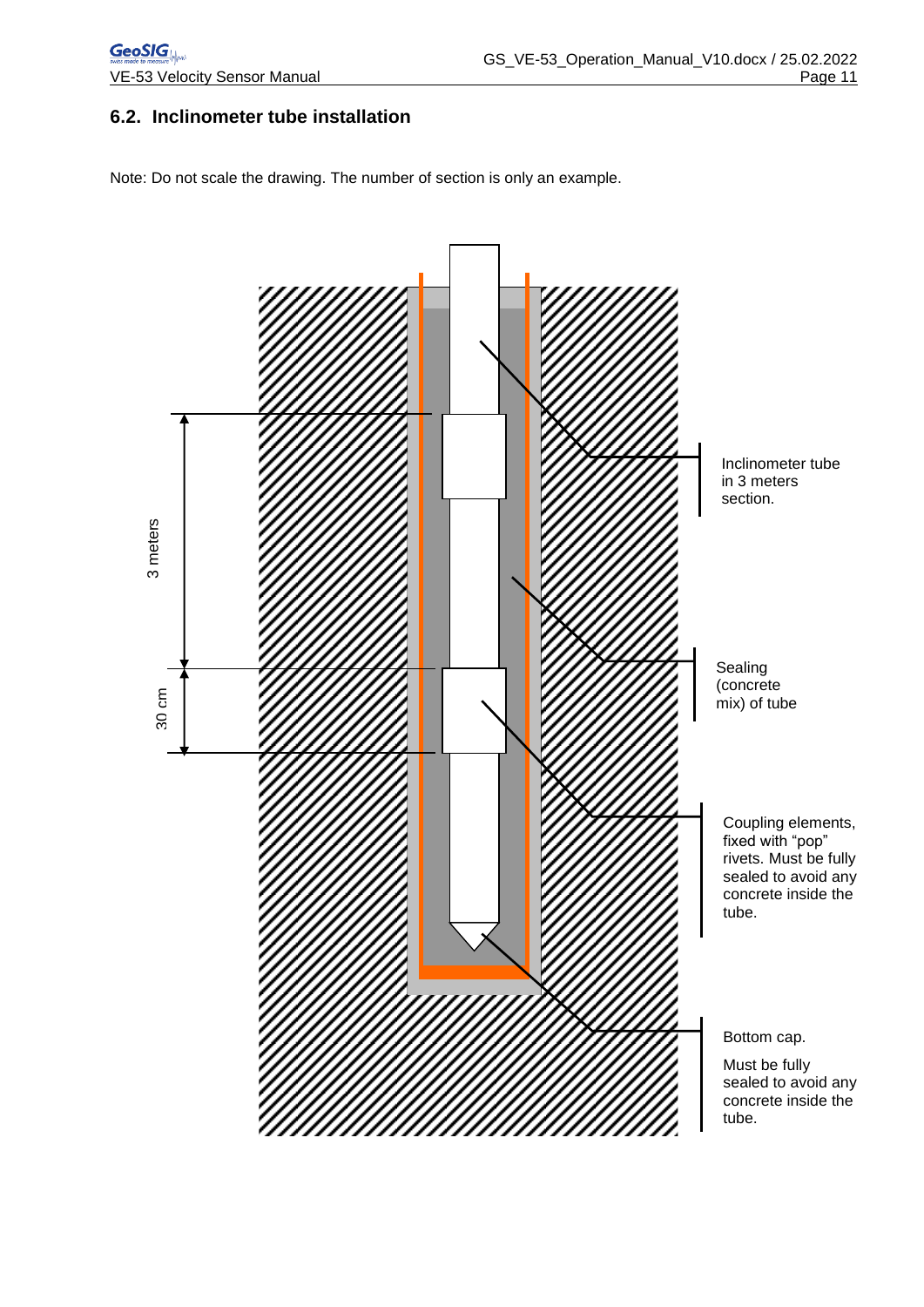# <span id="page-11-0"></span>**6.3. Sensor installation**



Note: Do not scale the drawing. The number of section is only an example.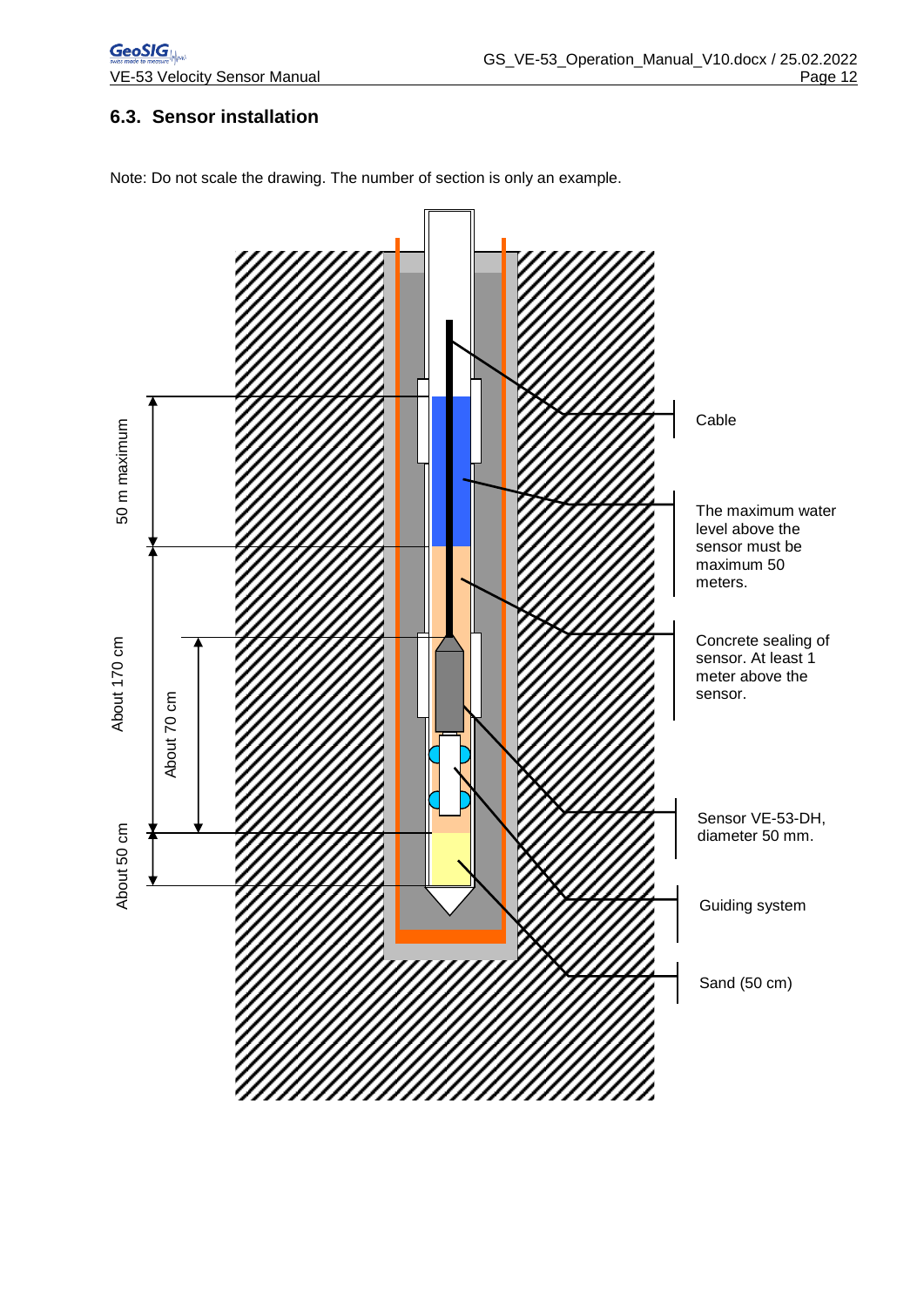#### <span id="page-12-0"></span>**6.4. Inclinometer casing assembly**

The borehole must have a casing or the soil must insure that a free path for the inclinometer tube is warranted. It is recommended to insert the inclinometer tube as soon the borehole is ready.

The free path for the inclinometer tube should be 10 to 15 cm, 12 cm typically.

It could be required to insert some water in the casing to sustain the water pressure at the bottom of the borehole.

The inclinometer tube should be mounted with a maximum deviation of  $\pm 1^{\circ}$  / 3 meters and with a maximum deviation from vertical at sensor location of  $\pm 3^{\circ}$ . The functional limit for the sensor is  $\pm 9^{\circ}$ .

The water level in the inclinometer tube should be maximum 50 meters, including fast elevation due to heavy rain.

It is recommended to use the optional assembly kit that GeoSIG can provide (optional) with the inclinometer tube. It will insure a perfect sealing of the tube elements and would avoid concrete mix to enter the tube.

The dimensions of the inclinometer tube are:



| <b>INCLINOMETRIC CASING (3 m section)</b> |                       |                  | <b>COUPLING ELEMENT</b> |                       |                  |
|-------------------------------------------|-----------------------|------------------|-------------------------|-----------------------|------------------|
| A                                         | Inner diameter        | 76.1 mm          | A                       | Inner diameter        | 81.0 mm          |
| в                                         | Groove outer diameter | 86.4 mm          | в                       | Outer diameter        | $92.0$ mm        |
| C                                         | Thickness             | $2.2 \pm 0.1$ mm | С                       | <b>Thickness</b>      | $2.2 \text{ mm}$ |
| D                                         | Groove inner diameter | 82.0 mm          | D                       | Groove inner diameter | 87.6 mm          |
|                                           |                       |                  |                         |                       |                  |
|                                           | Length                | 3 meters         |                         | Length                | 300 mm           |
|                                           | Weight                | 1.4 Kg/m         |                         | Weight                | $0.5$ kg         |
|                                           | Borehole diameter     | $>100$ mm        |                         |                       |                  |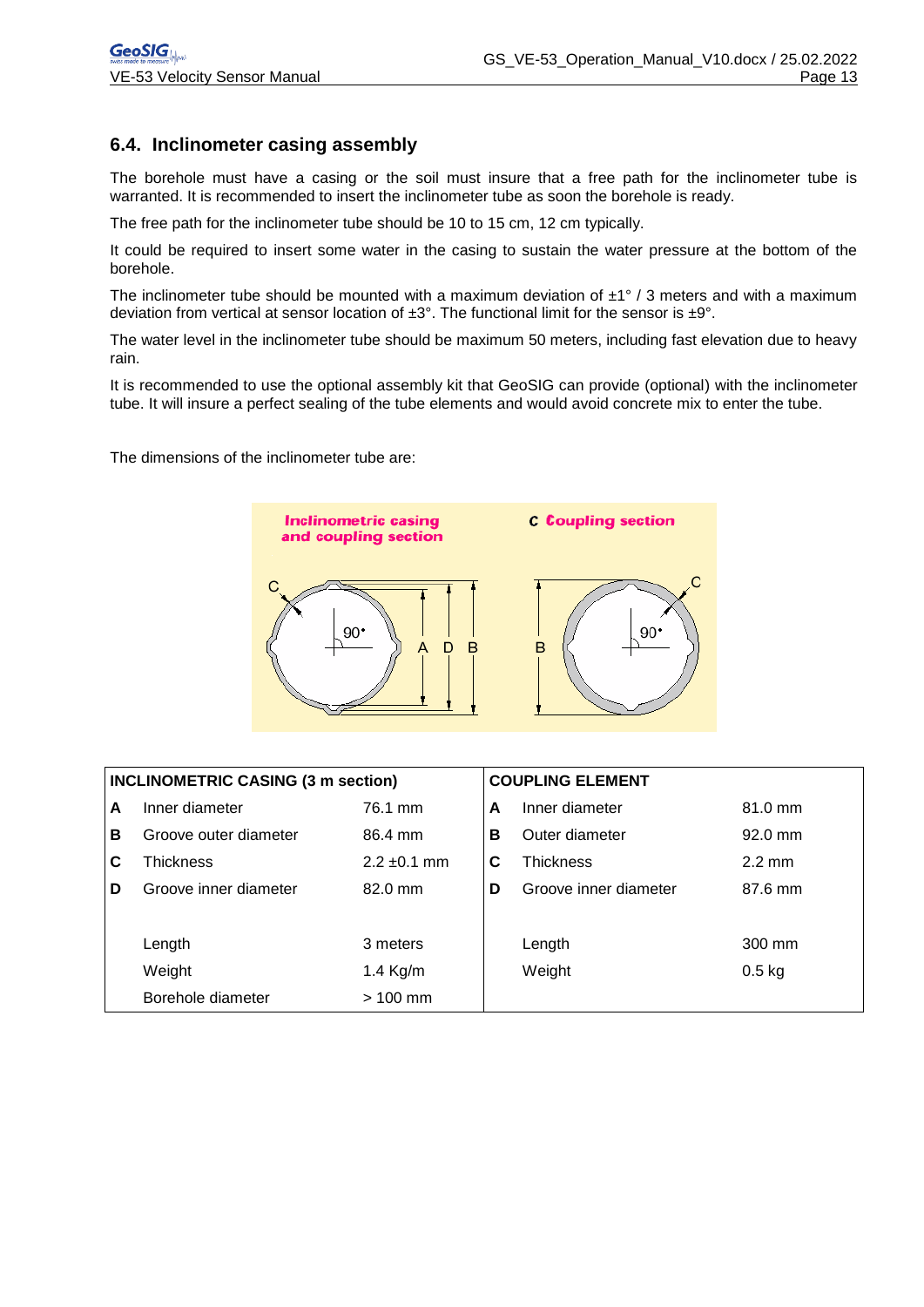The following elements will be inserted in the borehole.

| Figure 7 | Torpedo (the sensor) |
|----------|----------------------|
| Figure 8 | Guiding system       |
| Figure 9 | Inclinometer tube    |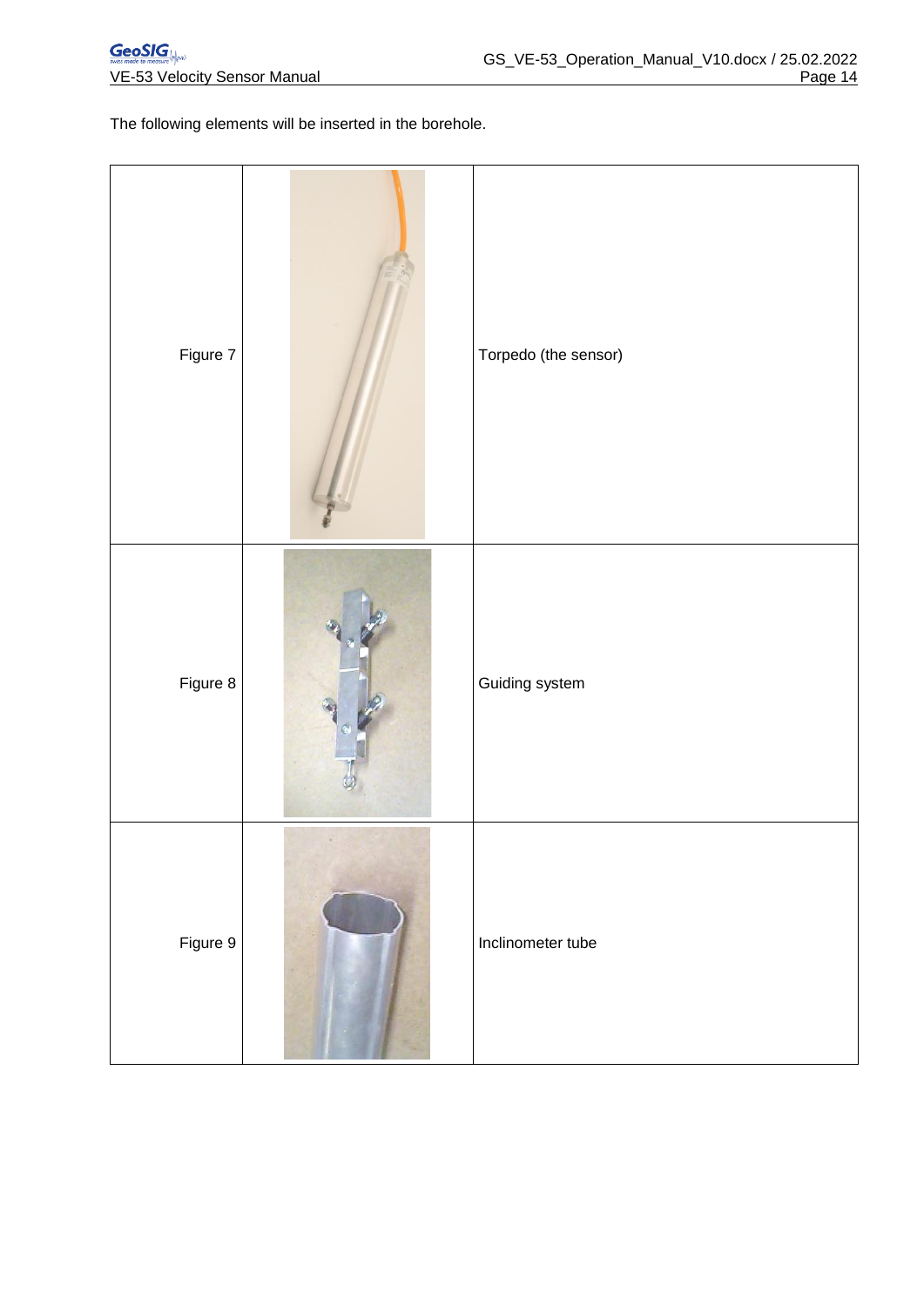## <span id="page-14-0"></span>**6.5. Axis orientation**



Figure 10, Down-hole axis orientation

Before the sensor is inserted in the inclinometer tube, the guiding system must be mounted bellow it. The guiding system must be orientated before the insertion.

# <span id="page-14-1"></span>**7. INSTALLATION VERIFICATION**

Please note that temperature compensation device is mounted for each axis inside the sensor and that the temperature in the sensor has to stabilize before accurate measurement can be done. Allow at least half an hour for temperature stabilization.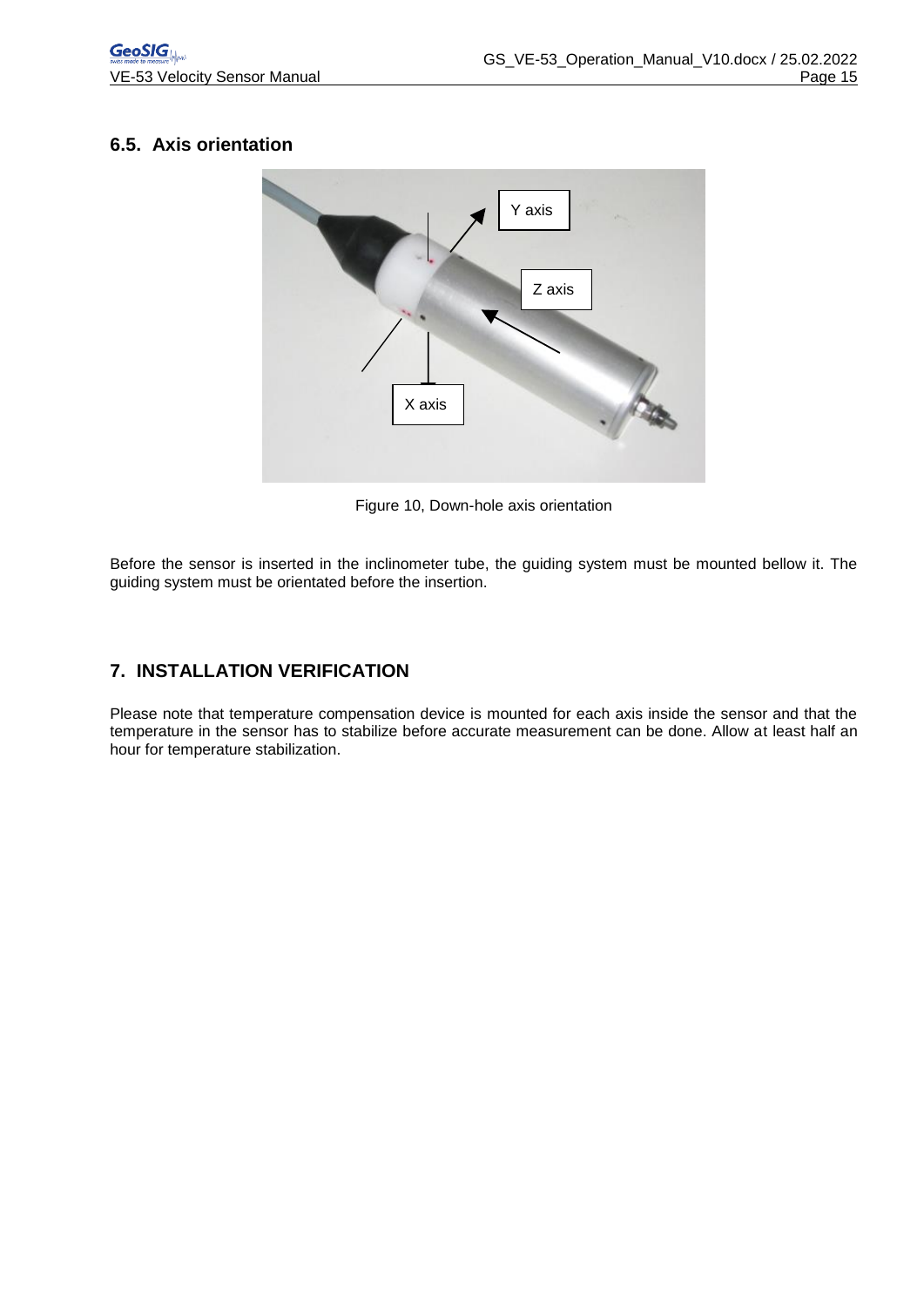# **THEORY OF OPERATION**

#### <span id="page-15-0"></span>**7.1. Introduction**

The **VE-53** sensor package is a triaxial seismometer designed for free field applications regarding earthquake monitoring. This sensor is well suited for applications where a high sensitivity is required.

With the help of the **TEST LINE,** the complete sensor can be very easily completely tested.

### <span id="page-15-1"></span>**7.2. Principle**

The accelerometer is based on a geophone mass-spring system with electronic correction. This type of sensor gives a very good stability in temperature and aging because of the very simple principle. It uses a damped mass spring oscillator called "Geophone" to convert seismic movement into electrical value proportional to the velocity. In a graphic with constant acceleration, the geophone response will present a maximum at the frequency called "Natural Frequency" which is the resonant frequency of the mass-spring oscillator. Above and below this point, the response will decay with one pole slope (±20 dB / decade). The feedback amplifier will over-damp the geophone by applying a voltage with opposite polarity over the geophone and the output response will be flat and proportional to the acceleration in this frequency band. Before the output stage, an integrator is implemented to convert the acceleration signal to a velocity signal.



Note : all inputs, outputs & power supply entry are surge protected.

**Figure 11 VE-53 Sensor block diagram**